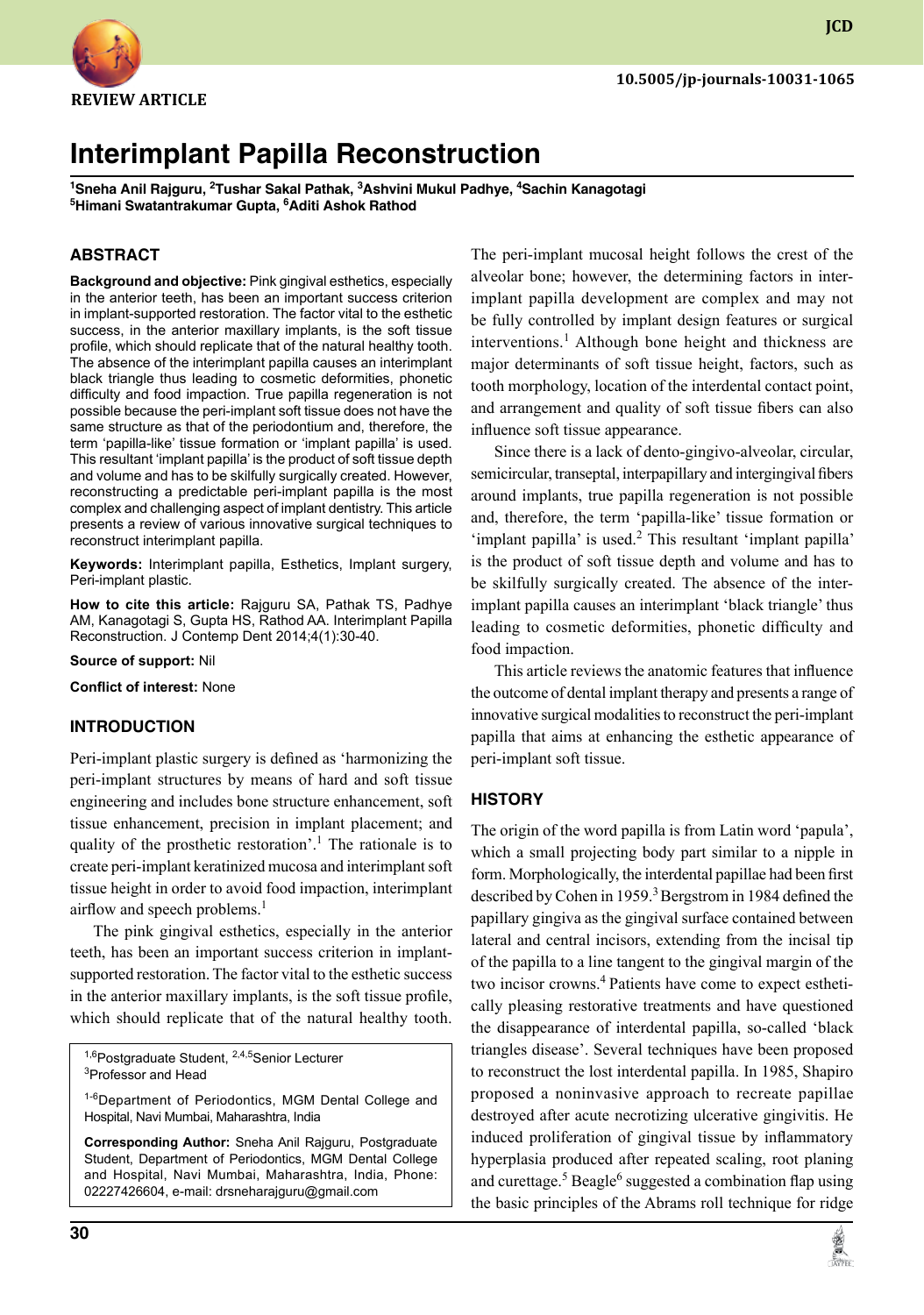augmentation<sup>7</sup> and the papilla preservation technique of Evian et al.<sup>8</sup> Use of free soft tissue grafts for papillary augmentation was first proposed by Han and Takei in 1996.<sup>9</sup> They described a semilunar incision with coronal displacement of the gingivopapillary unit and placement of a subgingival connective tissue graft. But the semilunar coronally repositioned papilla, similar to the procedure reported by Tarnow, appears to be the most predictable procedure at the present time due to the movement of a large segment of gingival-papillary unit with intact blood supply.<sup>10</sup> In case of surgical management of the lost interimplant papilla, it was Palacci in 1995 who first described the technique in order to restore the papilla around implants with semilunar bevelled incision is performed in relation to each implant that is rotated 90º toward the mesial aspect of the abutment and stabilized with interrupted sutures.<sup>1</sup> Since then, numerous studies have attempted ways to regenerate it papilla around the implants.

#### **CLASSIFICATION**

In order to guide the clinicians to deal with the difficulties of implant treatment, Palacci and Ericsson in 2001 proposed a classification system, which helps the practitioner to assess the pre-implant anatomical site. This system divides maxilla into four classes according to vertical (Figs 1 to 4) and horizontal (Figs 5 to 8) dimensions of tissue  $loss<sup>1</sup>$ .

Combinations of the different classes can also exist. For example, Class I-A, Class II-B, Class III-C, Class IV-D. The most important category of soft tissue loss in which attempts could be made in order to surgically restore a papilla-like tissue in between the implants is Class II-B. The manipulation of the peri-implant tissue can be carried out in order to replicate the soft tissue contours similar to the healthy gingival anatomy around the teeth. There are various surgical techniques described to restore the periimplant papilla at the time of second-stage implant surgery.

# **ANATOMY OF THE INTERIMPLANT PAPILLA**

The interdental papilla occupies the space above the alveolar crest interdentally. Among the maxillary anterior teeth, the papilla is located immediately beneath the contact point, i.e. in the incisal third (Fig. 9A). Therefore, it is the most visible structure since it fills the greatest space than others; hence, its lack causes major esthetic problems. Kokich observed that the gingival space larger than 3 mm is considered a visible esthetic problem both for the dentists and the general population.<sup>11</sup> Therefore, the reconstruction of this papilla is most difficult to achieve.<sup>11</sup>

In case of the implants, the connective tissue fibers are oriented parallel to the implant surface and most of the gingivodental and transseptal fibers do not exist. The blood supply to the peri-implant mucosa is restricted due to the absence of the periodontal ligament and associated blood vessel branches. The blood supply to the peri-implant mucosa is provided by the branches from the bone and oral soft tissues. Also, there is presence of high amount of collagen and low amount of fibroblast; therefore, the periimplant mucosa can also be defined as 'scar-like tissues'  $(Fig. 9B)<sup>2</sup>$ 

## **FACTORS INFLUENCE THE PRESENCE OF INTERDENTAL/INTERIMPLANT PAPILLA**

#### **Availability of underlying osseous support**

The foundation for the gingival support is the underlying contour of the osseous crest. Although the biologic width,



Fig. 1: Class I: Intact or slightly reduced papillae



Fig. 2: Class II: Limited loss of papillae (less than 50%)

*Journal of Contemporary Dentistry, January-April 2014;4(1):30-40* **31**



Fig. 3: Class III: Severe loss of papillae



Fig. 4: Class IV: Absence of papillae (edentulous ridge)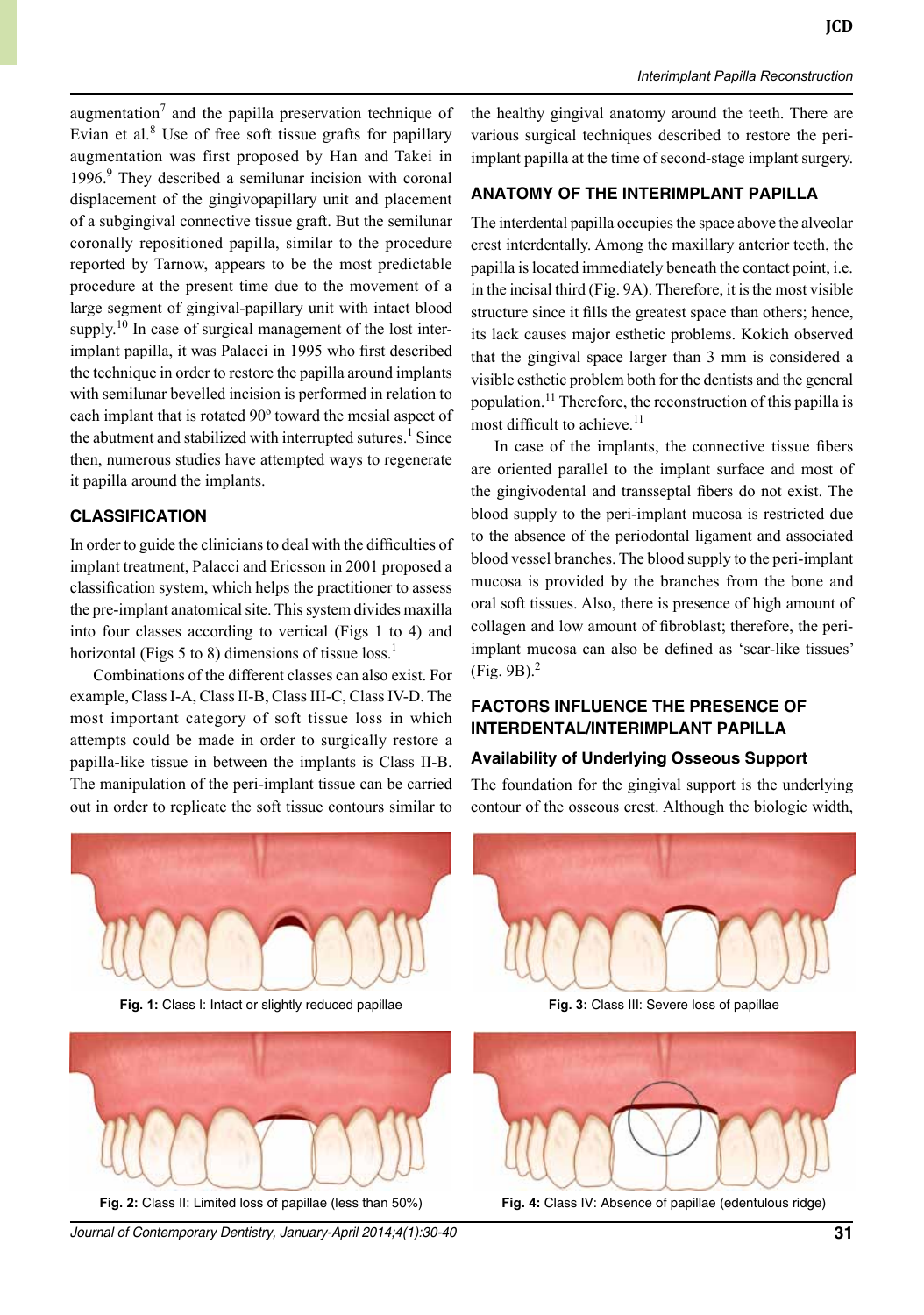

**Fig. 5:** Class A: intact or slightly reduced buccal tissues



Fig. 6: Class B: Limited loss of buccal tissues

interproximally is similar to facial surface, the dentogingival complex is not (Gargiulo and colleagues, 1961; Vacek and colleagues, 1994).<sup>12</sup> Kois (1994) and Spear (1999) pointed out that the dentogingival complex is 3.0 mm facially and 4.5 to 5.5 mm interproximally which can be explained partially by the increased scalloping of the bone. Spear suggested that the additional 1.5 to 2.5 mm of interproximal gingival tissue height requires the presence of adjacent teeth for maintainance of interproximal gingival volume. Without the presence of adjacent teeth, the interproximal tissue would flatten out, assuming a normal 3.0 mm biologic width with the underlying bone scallop, and esthetics would be compromised.<sup>12</sup>

# **Biologic Width Around implants**

The biologic width around implants is approximately 3 mm as compared to the natural tooth which is 2 mm. There always exists a microgap between the implant and the abutment and the biologic width is formed apical to the implants. $2$  This leads to the crestal bone loss of around 2 mm irrespective



Fig. 7: Class C: Severe loss of buccal tissues



Fig. 8: Class D: Extreme loss of buccal tissue with limited amount of attached mucosa

of whether the microgap is located at or below the alveolar crest. Hence, the crestal bone loss is not dependant on the surgical technique (submerged or non-submerged) but on the location of the interface. $2$  When an implant is placed adjacent to the natural tooth, the implant abutment junction must be placed 4 mm apical to the labiogingival margin to create an esthetically pleasing gingival profile.<sup>2</sup> This leads to the placement of the biologic width subcrestally. When two implants are placed adjacent to each other, there is loss of interproximal bone mainly due to the flat interproximal bone contour causing loss of interimplant papilla.<sup>2</sup>

### **Soft Tissue Assessment**

The gingival scallop has been defined as flat, scalloped and pronounced according to the osseous anatomy (Becker et al 1997).<sup>3</sup> Kois (2001) described the gingival biotype as being thick or thin. A thick gingival biotype implies more fibrotic tissue, more vascularization and thicker underlying hard tissue which in turn is more resistant to recession and often results in pocket formation in the presence of the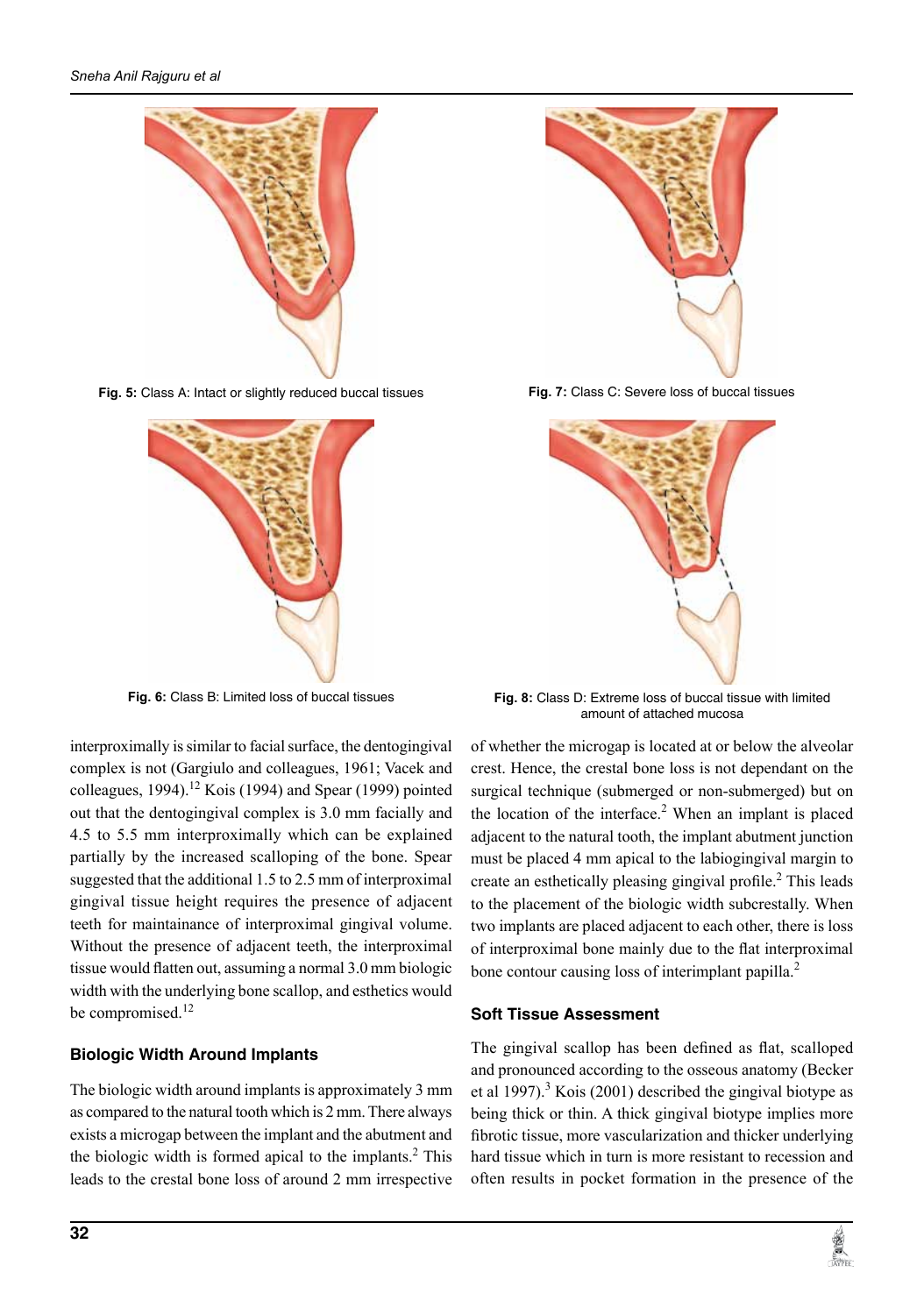

Figs 9A and B: Interimplant papilla

bacterial insult. Thin gingival tissue has less underlying osseous support and less blood supply, which predisposes to recession after tooth extraction (Kois 2001). Highly scalloped cases with a friable gingiva require careful, atraumatic tooth extraction and flapless implant placement, which is advantageous because it minimizes bone loss and gingival recession (Garber et al 2001). This approach, however, is quite challenging because of lack of visibility and the possible existence of a thin labial plate of bone.<sup>3</sup>

### **Hard Tissue Assessment**

Maintenance of the facial bone is equally important, in order to prevent future dehiscences and recession around implants. The teeth which are labially placed will present a very thin or no buccal cortical plate which will lead to a collapse of the gingival architecture and hence in such compromised situations, it may be optimal to extract the hopeless tooth, perform hard- and soft-tissue grafting and place the implant 3 to 6 months later.<sup>3</sup> Spray et al  $(2000)$  examined the relationship between the amount of vertical bone loss and facial bone thickness and proposed the term of 'critical bone thickness' representing the facial plate thickness at which chances of bone gain or bone loss are minimal.<sup>3</sup> The largest chances for bone resorption were observed when the facial thickness was less than 1.4 mm, while the possibility of bone gain was seen at a 2 mm thickness.This is why the authors concluded

that 2 mm is a critical thickness for the integrity of facial plate after stage 2.

*Interimplant Papilla Reconstruction*

# **SURGICAL TECHNIQUES TO RESTORE PERI-IMPLANT PAPILLA**

Currently, there is no predictable surgical procedure to retrieve the interdental papilla around implants, but a variety of surgical techniques are proposed by authors in order to create the interimplant papilla structure.

# **Technique by Palacci (1995)<sup>1</sup>**

In this technique, semilunar incisions were made in the flap at each implant (Fig. 10a). The first one started distal to the most mesial implant. The tissue was then rotated toward the palate to create a papilla between the implant and the tooth (Fig. 10b). Semilunar incisions were also made more distally around each abutment. The rotation of the pedicles made it possible to close the space between the abutments (see Fig. 10B). Mattress sutures were used to hold the tissues in place (Fig. 10c). After postoperative healing, desired papilla was noticed in between the implants (Fig. 10D).

# **Technique by Nemcovsky et al (2000)<sup>13</sup>**

A U-shaped incision with divergent arms open toward the buccal aspect of the implant site performed (Fig. 11A). The adjacent papillae remain adhered to the proximal teeth. Both sides of the incisions are palatally connected at approximately the palatal aspect of the implant cover-screw. The outer edges of the incisions and approximal papillae are de-epithelized (Fig. 11b). A full thickness flap is raised, and a healing abutment is placed. The flap is split in the center through its whole thickness, separating into the mesial and distal parts (Fig. 11c). Each part of the buccal flap is positioned over and de-epithelized papillae and secured to the palatal mucosa with vertical mattress suture (Fig. 11D).

# Technique by El Salam El Askary (2000)<sup>14</sup>

A prefabricated custom-made titanium papillary insert can be used to support the interimplant papilla. It is pyramidshaped titanium core, which has height of 2 to 3 mm and a base that is 3 mm buccolingually and 1 mm in the mesiodistal dimension. It has also mesial and distal concavities to allow for the emergence of implant-supported prosthesis. It is fitted into the bone between two adjacent dental implants by means of self-tapping screws that are 0.8 mm in diameter and 5 mm in length. It creates a hard metal support for the tissue instead of bone. Soft tissue closure is achieved through relaxing incisions (Figs 12A and B).

# **Technique by Grossberg (2001)15**

A horizontal incision is made on the palatal aspect of the crest of ridge and along the palatal gingival margin vertical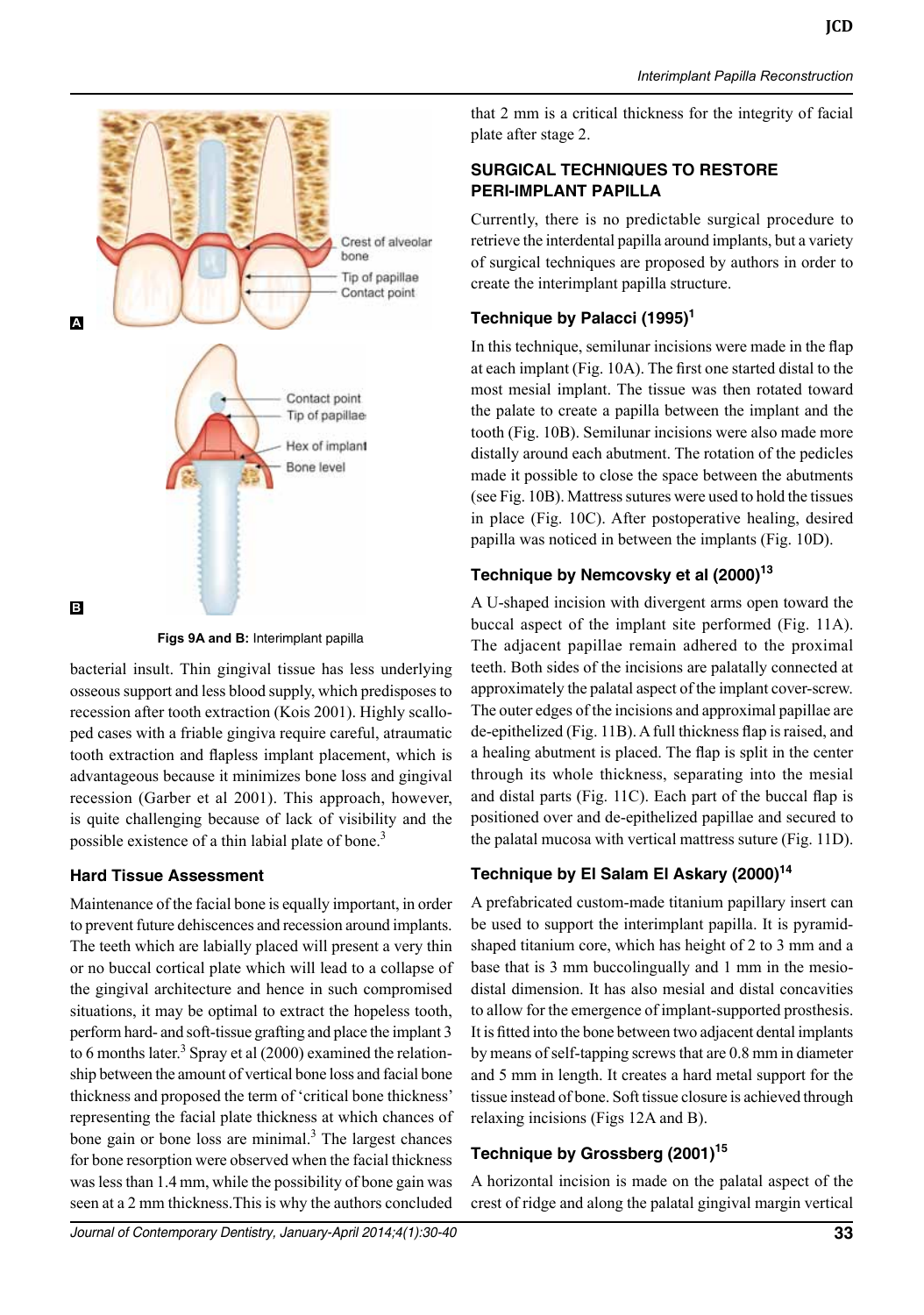#### *Sneha Anil Rajguru et al*

releasing incisions are placed so that interdental papilla is not included in the incision. Full thickness buccal and palatal flap are elevated to expose the underlying fixtures (Fig. 13a). The buccal flap is modified by creating a midline double pedicle flap (Fig. 13B), which is then mobilized to mesial and distal aspects of the implant and stabilized with sutures (Fig. 13C).

### **Technique given by Azzi (2002)16**

This technique is useful in cases where there is no keratinized attached gingiva (Fig. 14a).The buccal flap is released from its insertion to the bone beyond the mucogingival junction



**Fig. 10A:** Semilunar incisions given in the flap



**Fig. 10B:** The tissue rotated toward the palate to create a papilla between the implant and the tooth

(Fig. 14b). Papillae are undermined and the connective tissue graft is inserted into the pouch-like tunnel and completely submerged beneath the buccal flap and papillae. The flap is coronally advanced (Fig. 14c). Postoperative healing shows satisfactory results (Fig. 14D).

#### **Interimplant Regenerative Template<sup>17</sup>**

The interimplant papilla regenerative template is a carrier fabricated from pure titanium which acts as a housing that supports the bone-grafting material on the alveolar ridge, and it is placed between two implants to regenerate an osseous foundation for the interimplant papilla (Fig. 15A). The use



**Fig. 10C:** Mattress sutures given to hold the tissues in place



**Fig. 10D:** The desired papilla noticed in between the implants



**Figs 11A and B:** A U-shaped incision with divergent arms opens toward the buccal aspect

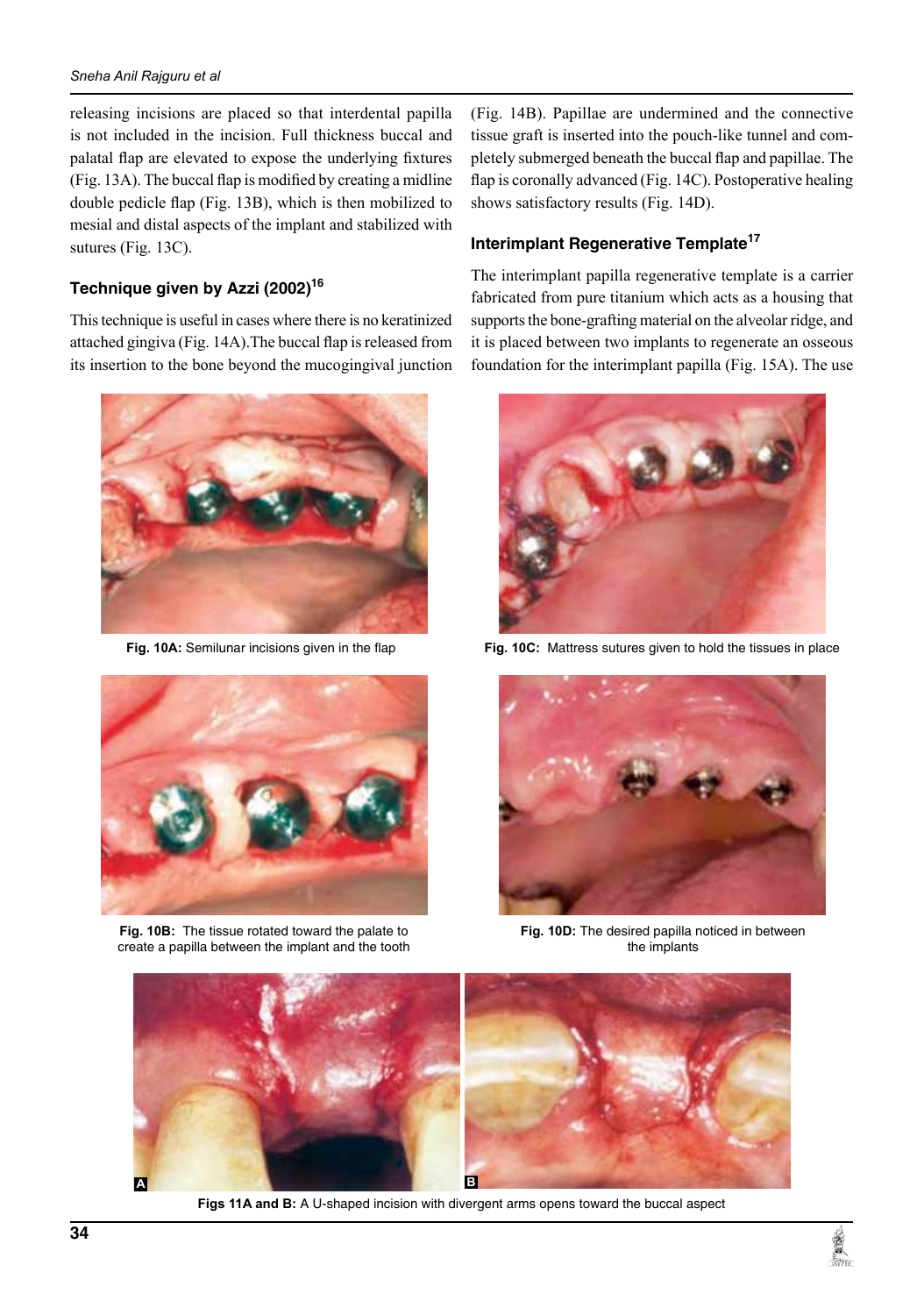*Interimplant Papilla Reconstruction*



**Fig. 11C :** The flap is split in the center through its whole thickness, separating into the mesial and distal parts



**Fig. 12A:** A prefabricated custom-made titanium papillary insert (TPI) is fitted in the bone between two implants



**Fig.13A:** Full thickness buccal and palatal flap are elevated to expose the underlying fixtures



**Fig. 11D:** Each part of buccal flap is positioned over and de-epithelized papillae and secured to the palatal mucosa with vertical mattress suture



**Fig. 12B:** It creates a hard metal support for the tissue instead of bone. Soft tissue closure is achieved through relaxing incisions



**Fig.13B:** The buccal flap is modified by creating a midline double pedicle flap



**Fig.13C:** Flap is mobilized to mesial and distal aspects of the implant and stabilized with sutures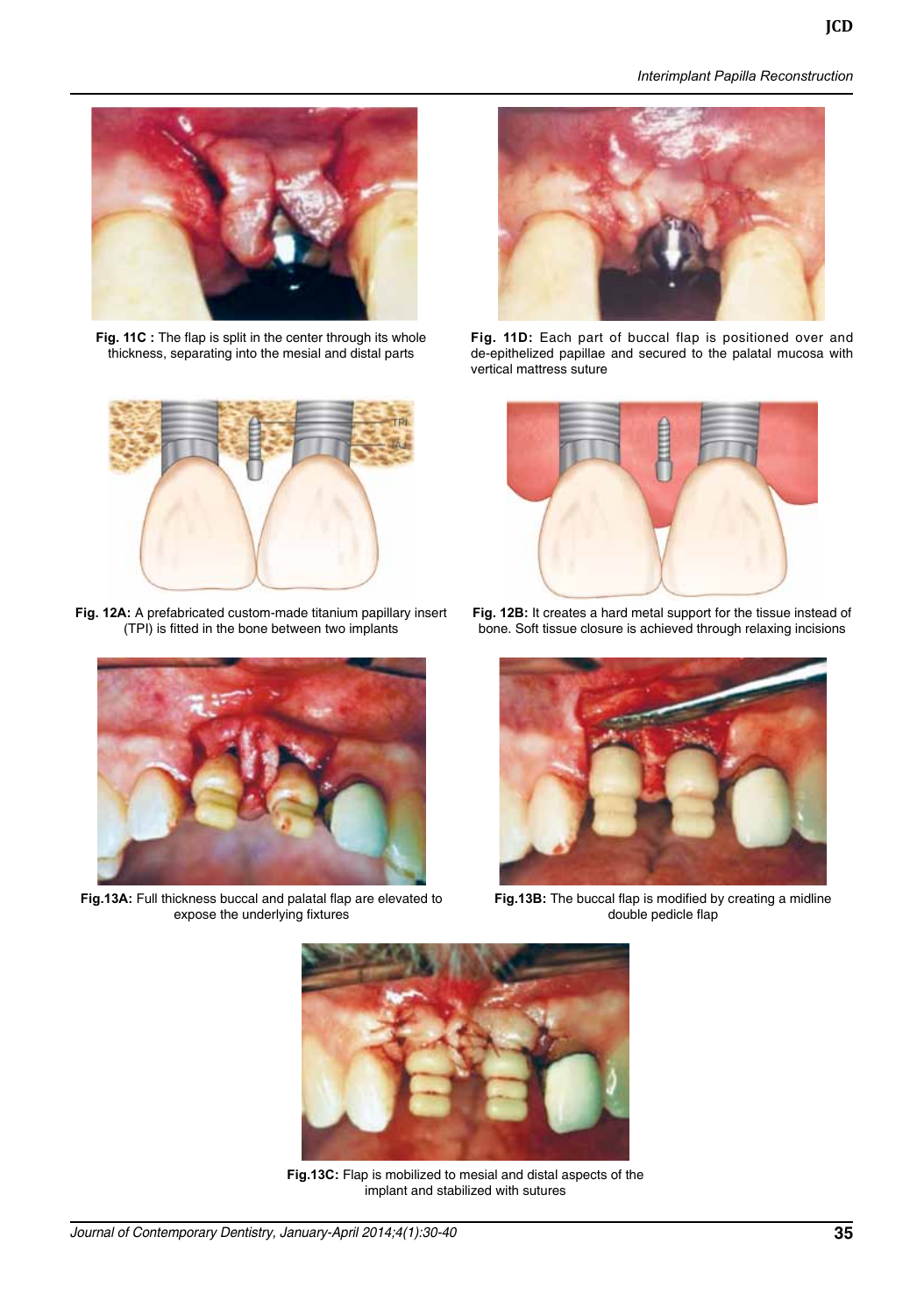of template requires a space of not less than 3 mm between the two adjacent implants. After implants are inserted the interimplant bone is decorticated, to provide sufficient blood supply. The template is then placed on the ridge with its two perforated ends facing the alveolar ridge (Fig. 15b). After postoperative healing, the formation of the papilla like tissue is seen between the two implants (Fig. 15c). The long-term prognosis of this method is still under investigation and requires further assessment.<sup>17</sup>

# **Technique by Rebaudi (2007)18**

This technique involves the transplantation of a full-thickness autogenous free gingival-bone graft obtained from the maxillary tuberosity in order to augment the interimplant papilla (Fig. 16A). Through a full-thickness buccal incision, a slight coronal elevation of the papilla can be achieved with small flap elevators. The free autogenous gingivalbone graft retrieved with a trephine bur can be modified in shape to obtain a wedge form (Fig. 16B). The wedge-form graft must be inserted across the buccal incision, under the interproximal papilla, elevating it coronally. The gingival part of the graft must be stabilized with a tight suture, leaving the epithelial portion of the graft exposed (Fig. 16c). The



**Fig.14A:** Inadequacy of keratinized attached gingiva

complete regeneration of the interimplant papilla is seen (Fig. 16d). The advantages of the procedure are prevention of the gingival and bone resorption in the interdental area. The disadvantage of this procedure is the need to establish an intraoral donor site to obtain the gingival-bone graft and availability of a sufficient amount of bone and keratinized gingival tissue at a donor site.

# **Omega-shaped Incision Technique by Bidra et al (2011)<sup>19</sup>**

This simple incision technique can be performed during the 1st stage implant surgery. The proposed incision design is first plotted using the periodontal probe. After confirmation of the accuracy of the plotted design, a scalpel was used to create the incison along the plotted line. This incison design starts at the mesiobuccal sulcus of the tooth distal to the edentulous site and progressed to the edentulous site through the buccal sulcus to the mesial side before emerging at the middle of the crest of the ridge. From here, the incision is advanced by 5.5 mm before creating an omega-shaped and sparing a 4  $\times$ 4 mm area of soft tissue at the crest of the soft at the crest (Fig. 17a). This intact area of soft tissue was hypothesized to promote formation of the papilla like tissue between two



**Fig.14C:** The flap is coronally advanced and sutured



**Fig.14B:** The buccal flap is released from its insertion to the bone beyond the mucogingival junction



**Fig.14D:** The postoperative healing shows satisfactory results

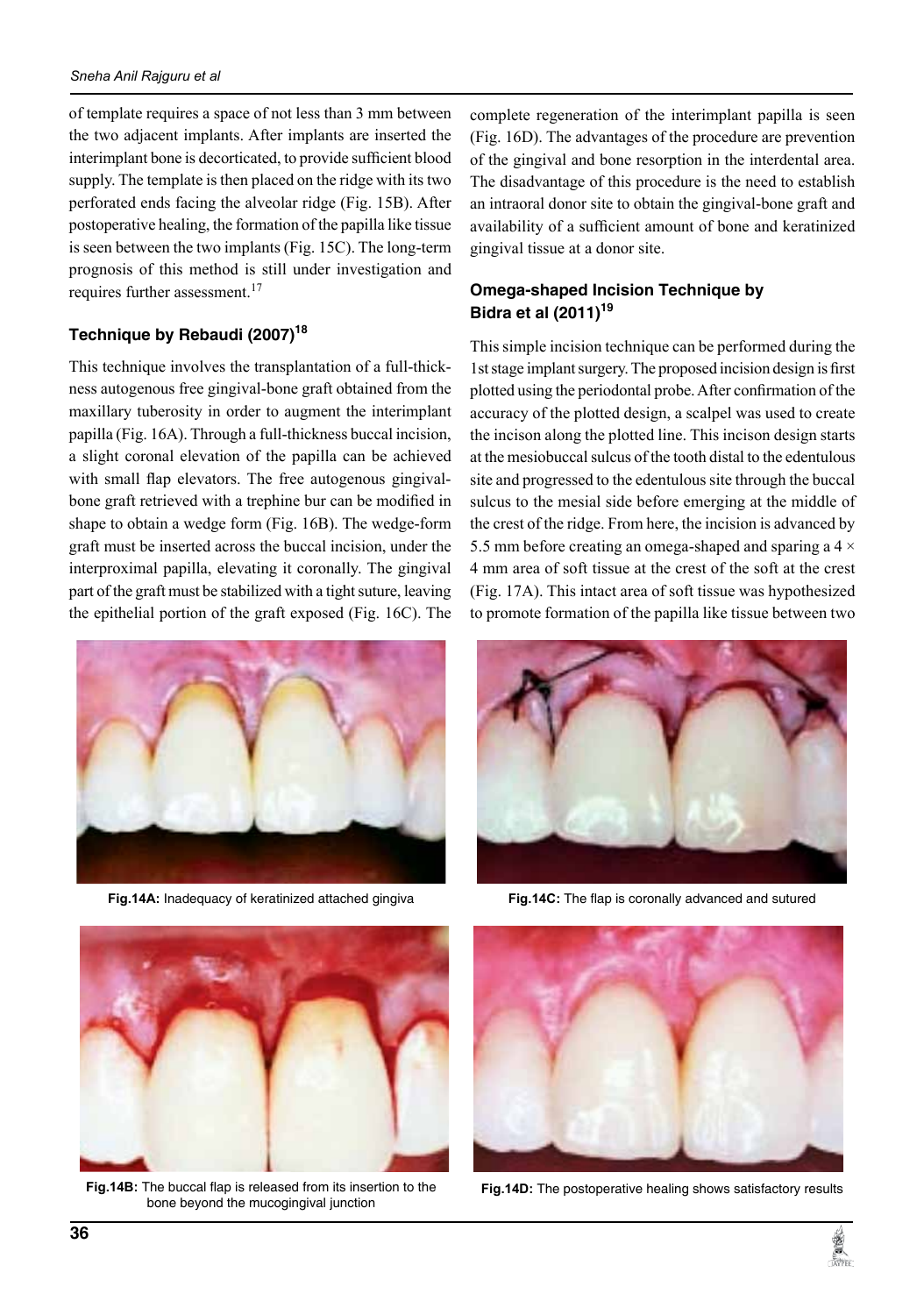implants at a later stage. From here, the incision is advanced by 3.5 mm and a papilla sparing vertical release incision is performed. The incisions are retraced carefully and a full thickness mucoperiosteal flap is raised around the omegashaped area which is left intact (Fig. 17b). The crestal incision in the area of implant are excised and the placement of implants is carried out (Fig. 17c). Postoperatively, regeneration of the inter-implant papilla is seen (Fig. 17D).<sup>19</sup>

Other techniques are summarized in (Table 1).

#### **DISCUSSION**

The esthetic results are quite an important factor for successful restoration and establishment of intact papilla between implant and tooth or between adjacent implants, especially in the region of anterior maxilla. The level of interimplant papilla is influenced by the previous bone level, soft tissue quantity and quality, peri-implant biotypes, implant position and interimplant distance.<sup>20</sup> Therefore, soft and hard tissue quality and quantity, peri-implant biotype, implant diameter, position and emergence profile should be considered with adequate treatment planning and evaluation of the surgical site prior to implant placement.<sup>20</sup> However, the predictable regeneration of the interimplant papilla remains

a complex challenge because most groups of supracrestal fibers do not exist in the gingival tissue surrounding the implant abutment and the blood supply of interimplant papilla is restricted<sup>21</sup> due to the absence of the periodontal ligament and the associated blood vessel branches.

The presence of the interdental papilla between two teeth is directly related to the distance between the contact point and the interdental alveolar crest.<sup>22</sup> These findings were confirmed by the classical study of Tarnow et al (1992) who correlated the presence or absence of interdental papilla with the distance between the bone crest and the contact point at 288 interproximal sites in 30 patients. They concluded that presence of the papilla was observed in almost 100% of the cases in which the distance was less than or equal to 5 mm, in 56% of cases in which the distance was 6 mm, and only 27% of cases in which the distance was 7 mm or more.<sup>22</sup>

Similar to natural teeth, resorption of the interimplant bone results in loss of interimplant papillae. However, to preserve the papilla in the case of single implants adjacent to natural teeth, it is important to keep the distance from the point of contact to the bone level of 5 mm or less.The distance from the adjacent natural tooth to the alveolar crest is more critical than that from the height of the contact





**Fig.15A:** Interimplant papilla regenerative template **Fig.15B :** The template is placed on the ridge with its two perforated ends facing the alveolar ridge



**Fig.15C:** After postoperative healing the formation of the papilla like tissue is seen between the two implants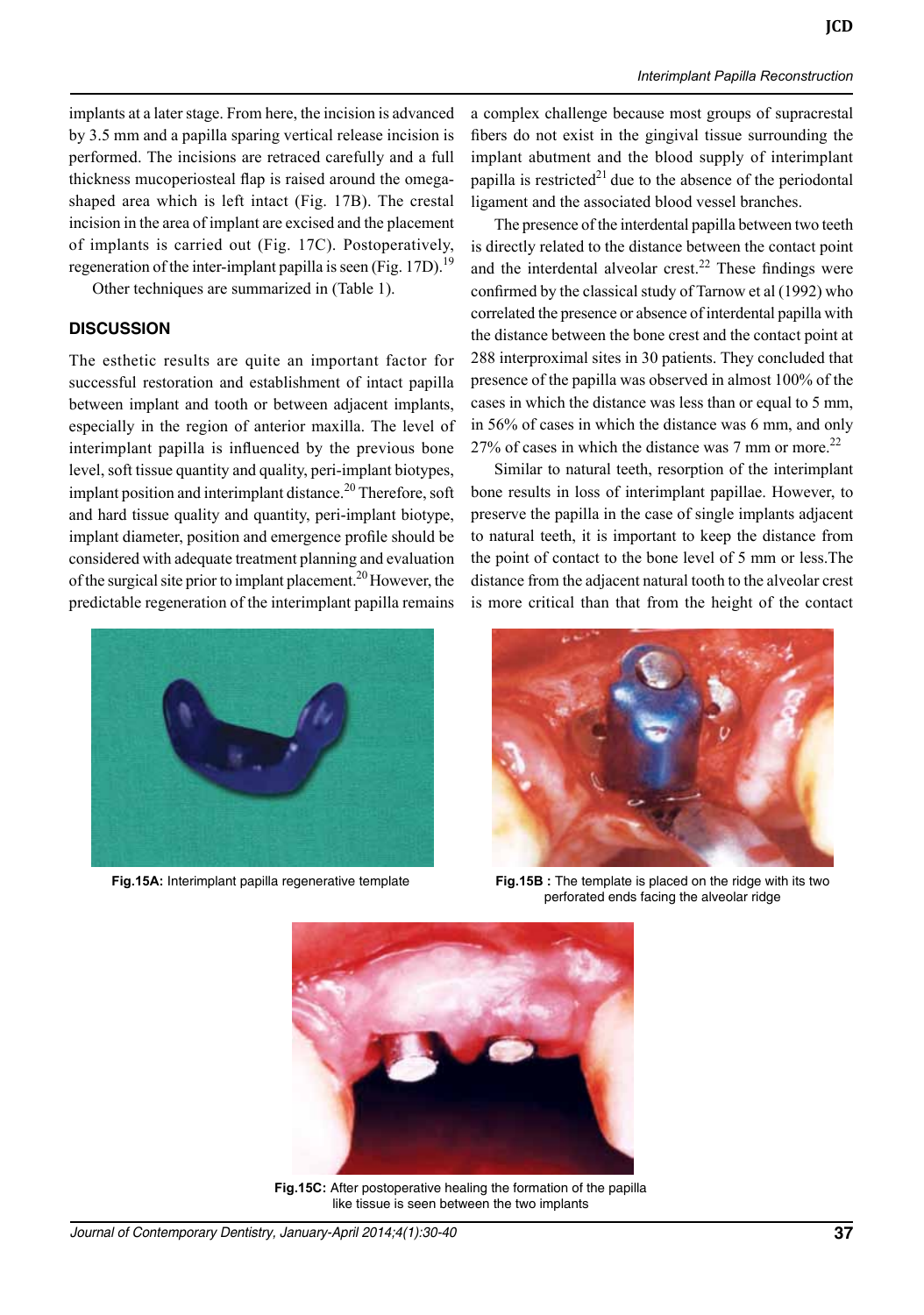

**Fig. 16A:** Full-thickness autogenous free gingival-bone graft obtained from the maxillary tuberosity



**Fig. 16C:** The gingival part of the graft must be stabilized with a tight suture, leaving the epithelial portion of the graft exposed

point of the implant to the bone.<sup>23</sup> The interdental papillary recession is more pronounced when two implants are placed adjacent to each other and hence to prevent bone loss and thereby the papilla loss, it is important that the mesiodistal distance between the two implants is of 3 mm. $^{23}$ 

The surgical technique described by Palacci<sup>1</sup> uses the bevelled incisions in the mobile flap which should be delicate and vary according to needs (thickness, height or both), the rotated pedicles should be tension-free and the suturing technique should provide a tight and firm connection of the pedicles to the supporting bone and abutments. The technique by Nemcovsky has the advantage is that it is relatively easy to perform. Although, this technique is not indicated when apical repositioning of the mucogingival junction is needed due to inadequacy of buccal attached masticatory mucosa.<sup>8</sup> The results of the Grossberg's technique showed an average loss of 0.5 mm of soft tissue height when modified flap technique is carried out at the time of abutment connection. The interimplant papilla regenerative template offers various advantages, such as it is placed at the time of implant placement hence rules out the need of a



**Fig. 16B:** The free autogenous gingival-bone graft modified in wedge shape



**Fig.16D :** The complete regeneration of the inter-implant papilla

second surgery.<sup>17</sup> The template carries and protects the bone graft material and also separated the bone-graft mix from undesired fibroblasts and epithelial cells which favors graft predictability.<sup>17</sup>The technique described by Rebaudi used the autogenous free gingival-bone graft technique which allows for easier retrieval of a graft and its secure stabilization in the prepared site and provide the primary seal. Very fast healing and integration of the graft were seen clinically and confirmed by histologic results. The fast healing of the graft is useful because it reduces the time needed to obtain gingival and bone augmentation for implant placement or papilla reconstruction and allows earlier functional loading of implants. The hypothesis for the omega incision technique was that a small area of soft tissue from surgical insult has less shrinkage as compared with adjacent tissue and lends itself to be contoured to a papilla-like tissue by further restorations.

Four potential time points can be differentiated for soft and/or hard tissue management: prior to implant placement; at time of placement or during the healing phase of the implant; at second-stage surgery and in the maintenance. Various surgical techniques have been suggested to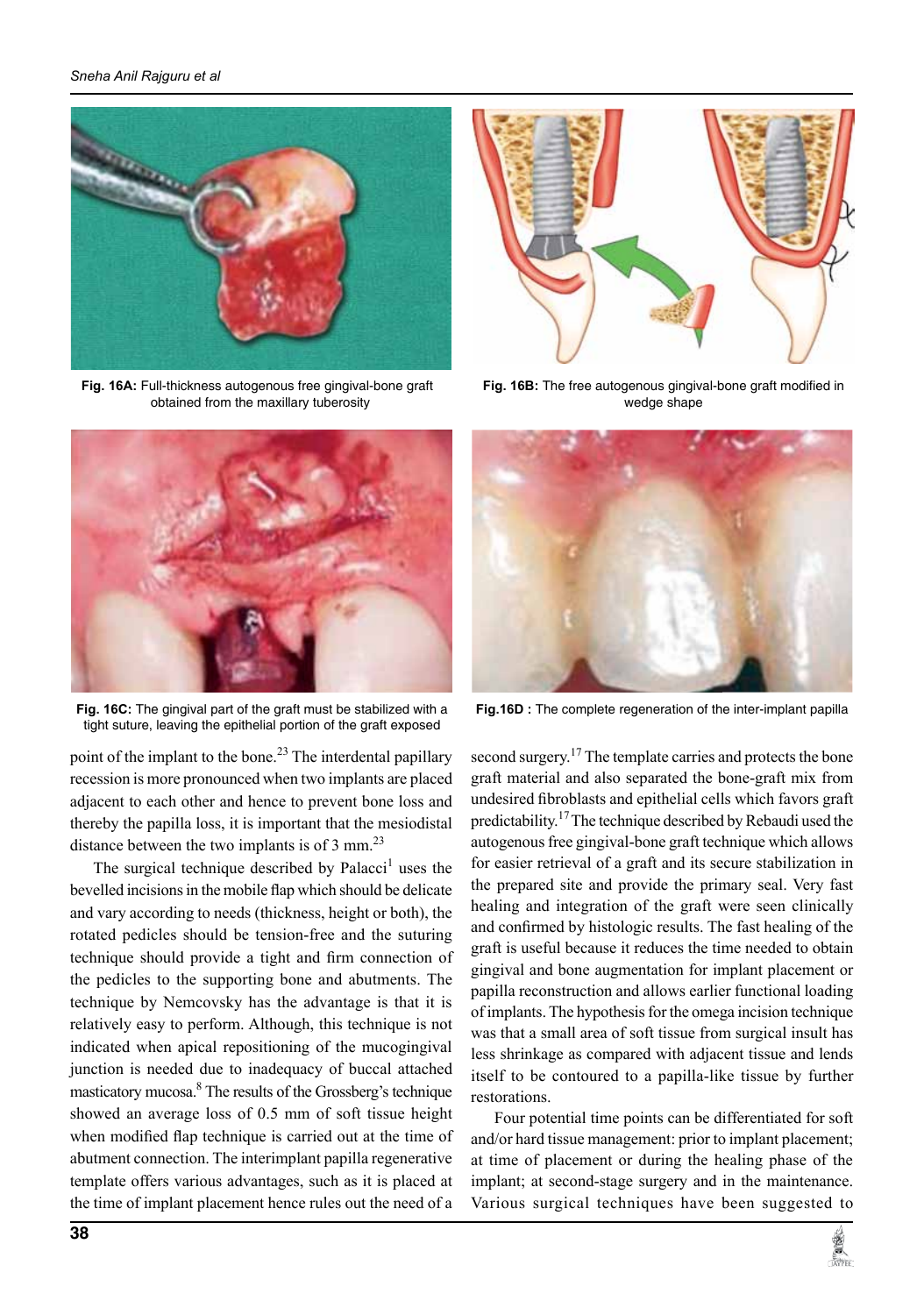reconstruct interimplant papilla at the time of second stage implant surgery, but comparison of efficacy among techniques or long-term results is still insufficient, and the procedure is not predictable.

## **CONCLUSION**

From a clinical standpoint of view, the reconstruction of the interimplant papilla is one of the most difficult, challenging and unpredictable procedures in periodontal plastic surgery. The soft tissue histological characteristics of interimplant

and interdental papillae are similar, except that interimplant papillae have a connective tissue fiber orientation, have a higher percentage of collagen fiber with fewer fibroblasts, and attain a less adequate blood supply because of the periodontal ligament. This makes the interimplant papillae more like scar tissue, which may complicate any attempts for surgical repair or reconstruction. Clinicians from different disciplines have described various treatment plans and techniques to restore the deficient papilla, but none of them seem to be sufficient to regain the lost interproximal papilla

**Table 1:** Summary of other techniques for reconstruction of interimplant papilla

| <b>Technique</b>                     | Summary                                                                                                                                                                                                                                                                                                                                                                                                                                                                                                                                                                     |
|--------------------------------------|-----------------------------------------------------------------------------------------------------------------------------------------------------------------------------------------------------------------------------------------------------------------------------------------------------------------------------------------------------------------------------------------------------------------------------------------------------------------------------------------------------------------------------------------------------------------------------|
| <b>Price and Price</b><br>$(1999)^2$ | Vertical releasing incisions are placed raising a full thickness flap. A connective tissue graft is placed sub-<br>epithelially and secured with mattress sutures. After a month, the connective tissue and the flap are coronally<br>advanced to the level of gingival margin of the adjacent tooth.                                                                                                                                                                                                                                                                       |
| Tinti and Benfenati<br>$(2002)^2$    | A ramp mattress suture is used to obtain a papilla between two implants in the buccal area. By this technique,<br>the buccal flap will receive coronal pulling traction.                                                                                                                                                                                                                                                                                                                                                                                                    |
| Misch et al $(2004)^2$               | Three interlacing finger-like incisions are made over and adjacent to each implant site, and a sulcular incision is<br>made extending 2 to 3 mm to the palatal side. Facial 'fingers' are elevated to the desired interimplant height for<br>papillae. The idle 'palatal finger' is then split and reflected to the respective mesial and distal sides and sutured<br>instead of using modified vertical mattress sutures.                                                                                                                                                  |
| Lee et al $(2010)^{20}$              | A horizontal incision was also performed, parallel to the buccal side, on the palatal side, which was in contact<br>with the palatal border line of the implant different from the labial side. Another incision was done buccolingually<br>over the implant midline perpendicular to the horizontal incision lines performed on the labial and palatal sides.<br>As a consequence, the final incision line became I-shaped. The healing abutment has been connected and both<br>flaps were folded up alongside the healing abutment intending them to heal without suture. |



**Fig.17A:** The omega shaped incision



**Fig.17C:** The crestal incision in the area of implant are excised; placement of implants is carried out



**Fig.17B:** The full thickness mucoperiosteal flap is raised around the omega shaped area which is left intact





**Fig.17D:** Regeneration of the inter-implant papilla seen postoperatively